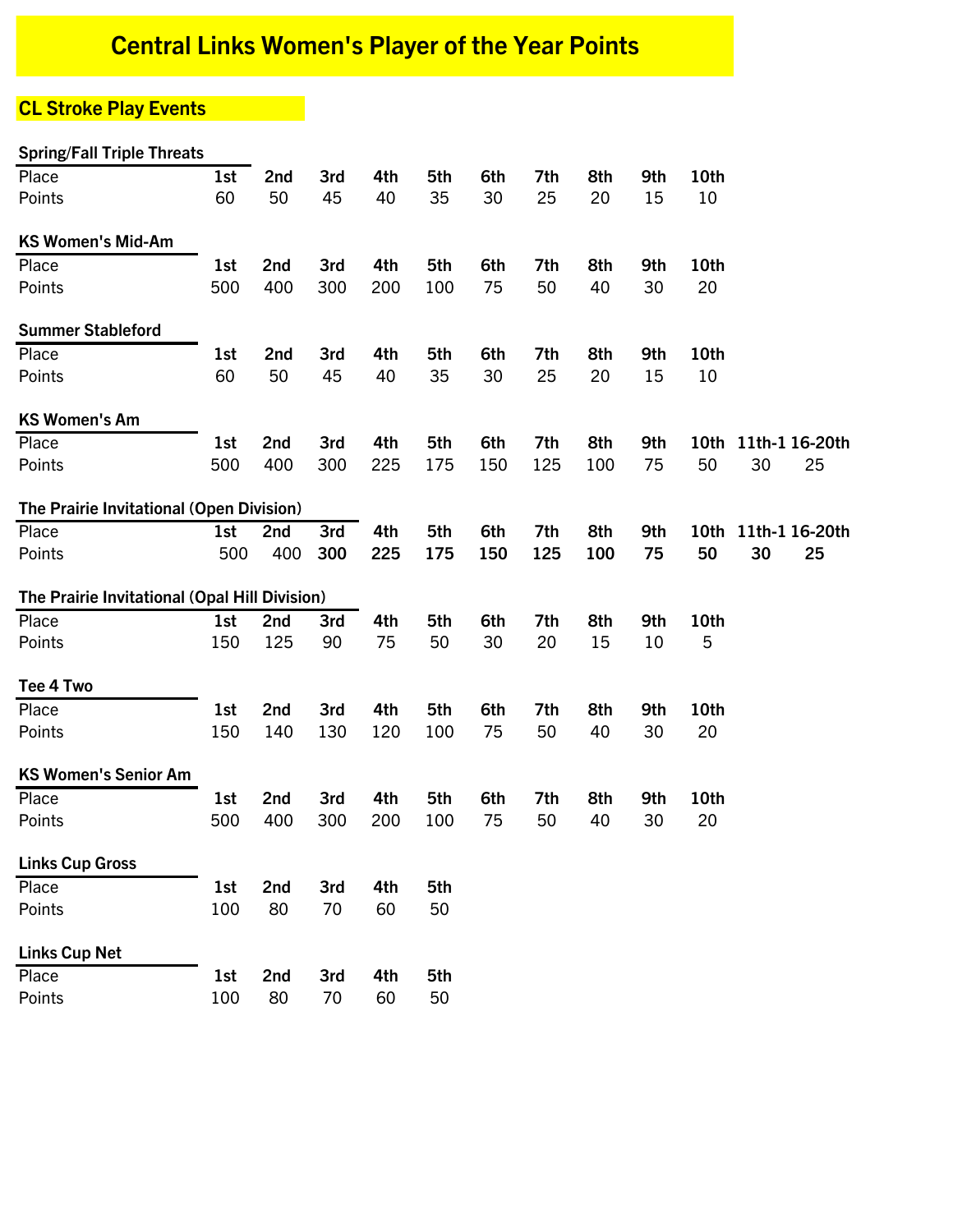### **CL Match Play Event**

### **Women's KC Match Play**

| Champion        | 300 |
|-----------------|-----|
| Runner-Up       | 225 |
| Semifinalist    | 175 |
| Quarterfialists | 125 |
| $9 - 16$        | 90  |
| 17-32           | 60  |
|                 |     |

# **USGA Events**

| <b>U.S. Women's Amateur</b> |      |
|-----------------------------|------|
| <b>Local Qualifying:</b>    |      |
| <b>Section Medalist</b>     | 100  |
| <b>Section Qualifier</b>    | 75   |
| Alternate                   | 25   |
| 2nd Alternate               | 15   |
| <b>National Site:</b>       |      |
| Match Play Qualifier        | 175  |
| Round of 32                 | 250  |
| Round of 16                 | 375  |
| Quarterfinalist             | 500  |
| Semifinalist                | 650  |
| Runner-Up                   | 800  |
| Champion                    | 1000 |
| <b>U.S. Women's Open</b>    |      |
| <b>Local Qualifying:</b>    |      |
| Medalist                    | 100  |
| Qualifier                   | 50   |
| <b>Section Qualifying:</b>  |      |
| <b>Medalist</b>             | 200  |
| Qualifier                   | 100  |
| <b>National Site:</b>       |      |
| Make 36 Hole Cut            | 1000 |
| Top <sub>25</sub>           | 1250 |
| Top 10                      | 1750 |
| Top <sub>5</sub>            | 2500 |
| Runner-Up                   | 3500 |

Runner-Up 3500<br>Champion 5000

Champion